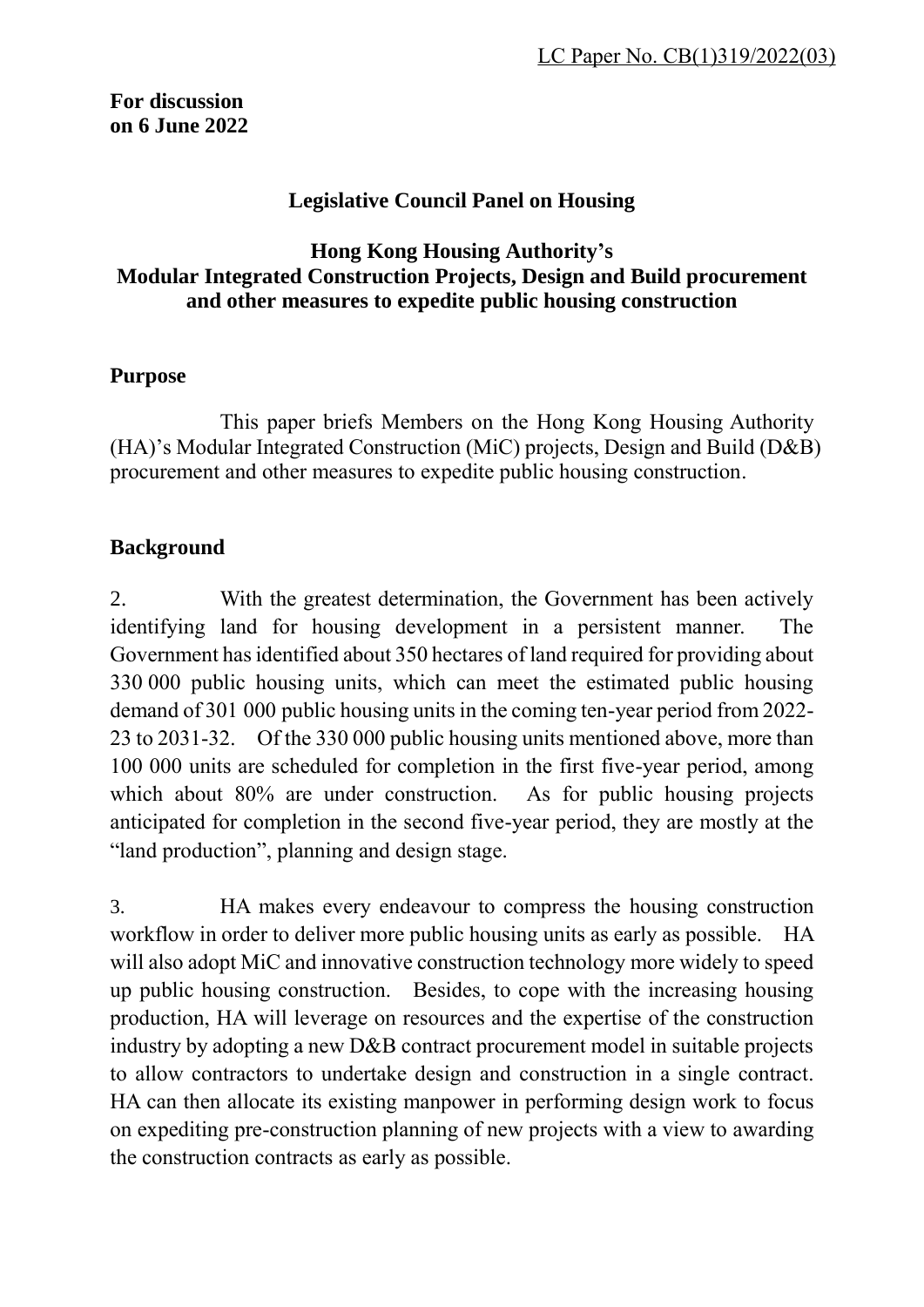# **MiC Projects**

4. At present, HA has achieved about 90% precast rate in certain public housing projects and is able to construct a typical floor with over 20 public housing units in six working days. Taking into consideration factors such as transportation network, site constraints and availability of temporary storage area in the vicinity, HA will adopt MiC in the following public housing projects -

(a) A 12-storey domestic block (about 200 units) at Tung Chung Area 99

Construction works has commenced and is expected to be completed in 2024 tentatively. This project is located in a new development area with adjacent vacant site for temporary storage which can to a certain extent alleviate the risks in site logistics and temporary storage. HA can assess the effectiveness of applying MiC in public housing projects in terms of productivity, time and cost through this project;

(b) A 33-storey domestic block (about 400 units) at Tak Tin Street, Kwun Tong

> Construction works is anticipated to commence in 2023 and is expected to be completed in 2027 tentatively.This project is located in an area of busy traffic and involves high complexity of structural connections and subsequent waterproofing works for a high-rise block. The adoption of MiC will therefore be very challenging. This project is also situated at a congested site without much storage area which may impose a certain degree of difficulty for the planning of site logistics. Nevertheless, since most of the sites allocated to HA for public housing development have similar site constraints, testing out MiC in this project can provide useful reference for HA to improve the standards in the selection of MiC projects in future; and

(c) Anderson Road Quarry Sites R2-6 and R2-7

This project involves two sites. One of the sites comprises two 28- storey domestic blocks (about 1 000 units). Construction works has commenced and is expected to be completed in 2025 tentatively. The other site comprises a 17-storey domestic block (about 400 units). Construction works has commenced and is expected to be completed in 2024 tentatively.There are other projects of similar scale in the vicinity using non-MiC construction method and they will serve as good benchmark for cost and time comparison with these two sites.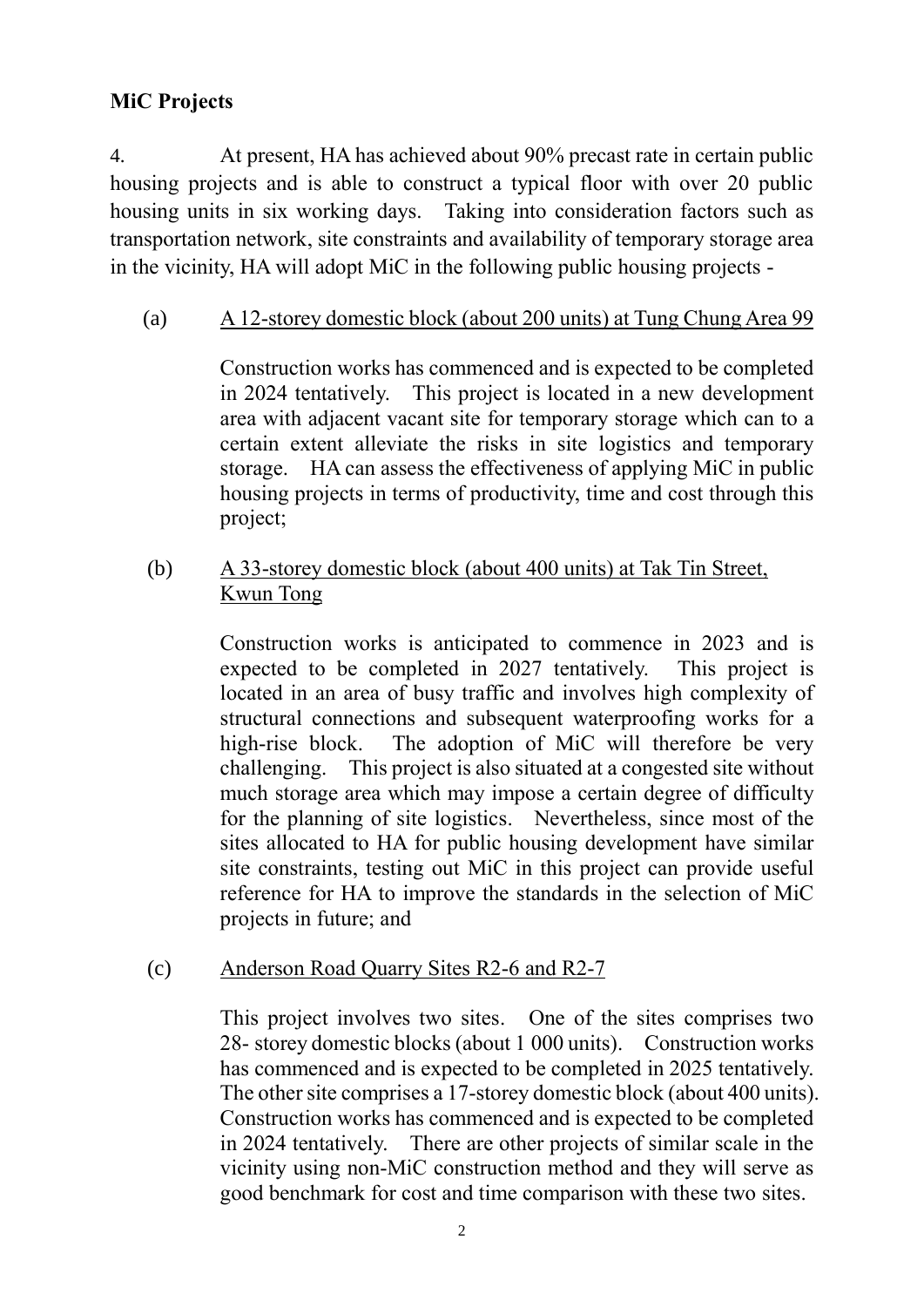5. In addition to the above-mentioned projects, HA has also identified additional projects suitable for MiC application, mainly located in new development areas with less site constraints. According to preliminary estimation, about 20 000 units can be provided.

6. In order to draw up suitable works specification, ensure sufficient transportation network, secure an adequate and stable upstream supply chain with a view to reducing the risk of causing impact to the construction time and the overall public housing development programme prior to a wider application of MiC, HA held a workshop in January 2022 to discuss and collect views on the future MiC application. The workshop was attended by over 100 stakeholders from the industry including trade associations, contractors, as well as HA Members and representatives from the Development Bureau (DEVB). The industry generally acknowledged that the challenges arising from site constraints and logistic control would need to be overcome when applying MiC and that the pace with the first batch of some 20 000 MiC flats as a start would be conducive to driving the market forward. HA will continue to actively identify more projects suitable for MiC to prepare and drive the industry for wider application of MiC in public housing developments, and collaborate with the industry to resolve the challenges ahead.

## **D&B Procurement Method**

7. HA has all along been adopting a "design-tender-build" procurement method for public housing developments whereby the Housing Department (HD) is responsible for the detailed design and construction drawings, while the contractors are responsible for building construction. Given the substantially increased public housing production in future, HA will adopt a new D&B procurement model in suitable projects which can leverage on resources and expertise of the construction industry to further enhance the entire construction workflow. Contractors can make good use of their advantages in mobilisation and coordination efforts during the construction process, and will be allowed greater flexibility in the procurement of materials, construction methods and construction workflow. Under this model, HD can suitably allocate its limited resources to focus on the planning, coordination and supervision of public housing developments.

8. Under the new D&B procurement model, HA will provide the basic layout and overall development requirements in the tender documents as a framework. The contractor awarded with the contract will be responsible for developing the design, obtaining statutory approvals from relevant authorities, and the subsequent construction works. While the contractors will undertake detailed design work, HD will reserve adequate manpower to ensure effective control and monitoring of the critical aspects of public housing developments such as construction quality and site safety.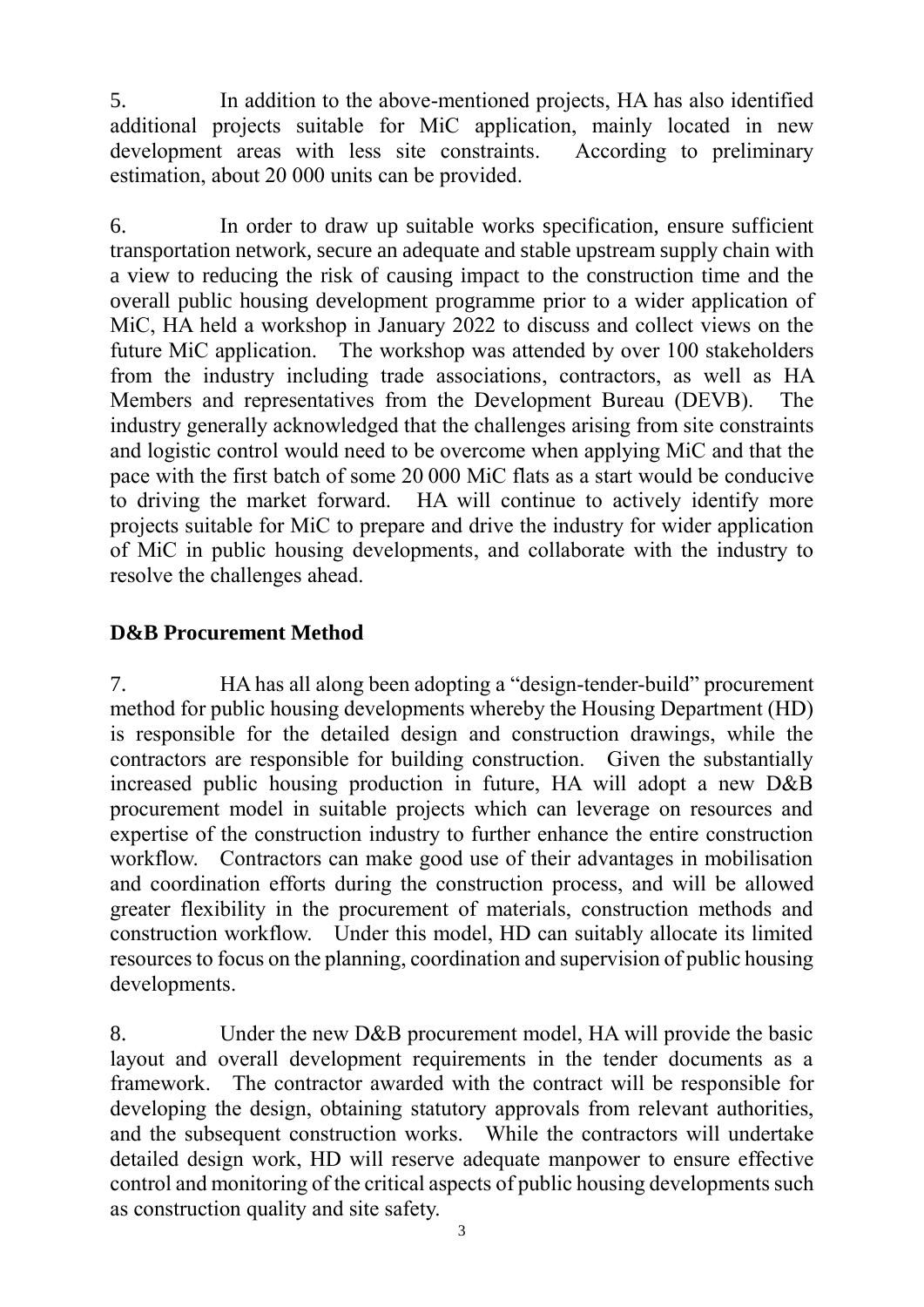9. In October 2021, HA endorsed the factors of consideration for adopting D&B procurement in projects, including that the projects concerned have established the planning requirements, development parameters and design concept at an early stage and there would not be major changes of these requirements in the detailed design stage so that substantial changes are minimised after the award of tender. HD has also established a framework for the D&B procurement and formulated a detailed implementation mechanism for project governance, quality assurance and procurement practices in respect of D&B projects.

10. In the past months, HA solicited the industry's views on D&B procurement model through various channels and occasions. Overall speaking, the stakeholders are generally supportive of HD's proposals and agreed that the D&B approach would allow more opportunities for the industry to participate in public housing developments and also further enhance the entire construction workflow. Compared with the conventional "design-tender-build" procurement model, D&B procurement model can shorten the construction period by about four months. In addition, tenderers may further propose a shortened programme to gain extra marks in the tender to increase their chance of getting the contract. However, as D&B contract procurement incurs substantial resources and higher tendering costs to tenderers, stakeholders consider that HA should take into account the capacity of the industry and launch D&B tenders in a suitable pace to avoid issuing too many D&B tenders at the same time which may deplete the industry's resources. HD had submitted a proposal consolidating the stakeholders' views and obtained approval from HA in March 2022.

11. The first D&B public housing project, i.e. Kwu Tung North Area 19 involving about 4 330 units, will be tendered out in June 2022. The second project, i.e. Tuen Mun Area 54 involving about 2 350 units, will be tendered out in December 2022. HD will continue to identify more suitable projects for D&B procurement and monitor the market's response to D&B tendering for public housing developments.

### **Other Measures to Expedite Public Housing Construction**

12. The Government endeavours to expedite the development process and optimise the development potential of each and every public housing site where practicable. As mentioned above, most of the projects scheduled for completion in the second five-year are still at "land production" stage. In order to expedite the land and housing supply, DEVB and its departments are actively drawing up streamlining proposals to expedite the development process. To save time, HA will carry out pre-construction preparatory tasks, including planning brief formulation, detailed design, site investigations and tender invitations, in parallel with the Government's "land production" processes, such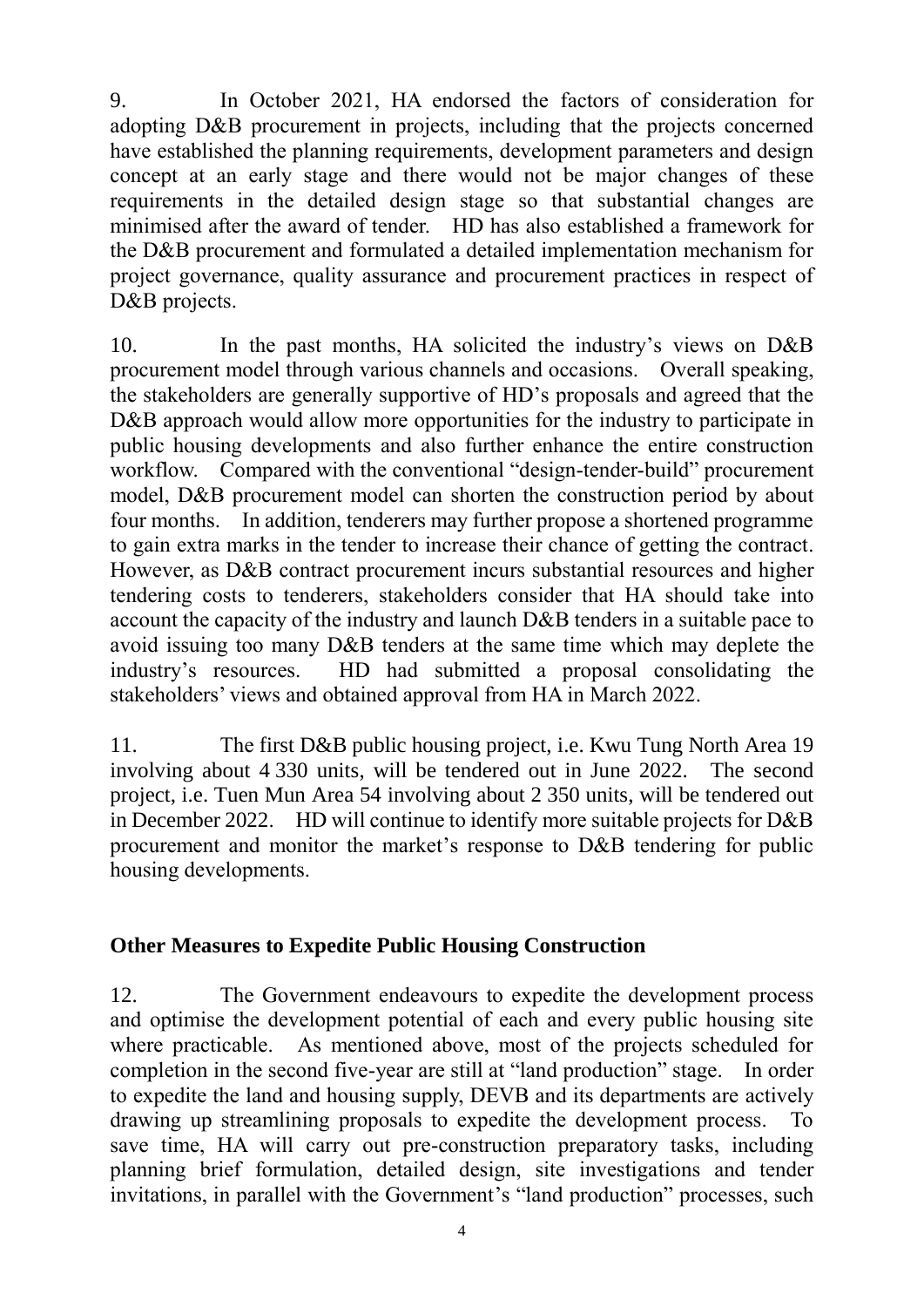that the construction works can be commenced as soon as possible after the sites are handed over HA.

13. To optimise land utilisation, HA needs to increase the provision of social welfare and car parking facilities, etc. within public housing sites. Projects with site constraints will require the construction of multi-storey podium or basement to house these facilities before residential blocks can be built on top, which inevitably lengthens the lead time for construction works. Depending on individual site conditions, HA will adopt the most suitable planning, design and construction measures to expedite construction and facilitate phased completion of the projects and residential blocks as far as practicable. Besides, HA will optimise the development potential of the sites by, for instance, submitting planning applications to suitably relax the development restrictions of the sites, and increase site area through enlarging and/or amalgamating sites, with a view to increasing housing production.

14. In terms of building design, HA has been applying modular flat design of four different sizes of flat to domestic blocks in public housing development. Productivity has been enhanced through the adoption of consistent design standards, wider application of mechanised construction and volumetric precast components. For some development projects of adequate scale with less site constraints, HA would design domestic blocks of similar configuration in the same project as far as possible to further enhance and facilitate the construction efficiency.

15. As regards construction, HA actively adopts technologies to enhance efficiency in construction, including extending the application of Building Information Modelling and other innovative technologies such as laser scanning and unmanned aerial systems in the planning, design and construction stages; utilising mobile devices and mobile applications for site supervision to streamline on-site communication and workflow; using construction robotics to address labour shortage; making use of technologies to improve site safety management; and applying and actively exploring MultiTrade Integrated Mechanical, Electrical and Plumbing (MiMEP) for building services installation.

16. In addition, the Government adopts a positive attitude towards tapping the resources of the private market to assist in providing subsidised housing. With reference to past experience, the arrangements should be effective in providing sufficient incentives for private organisations to ensure quality of the flats constructed. Recently, a private developer has openly expressed intention to provide subsidised housing on its private land. The Government welcomes such a proposal. If the proposal is materialised, it will help increase the supply of subsidised housing and can provide an additional option for potential homebuyers. The Government will maintain communications with the private developer concerned and provide assistance as appropriate.